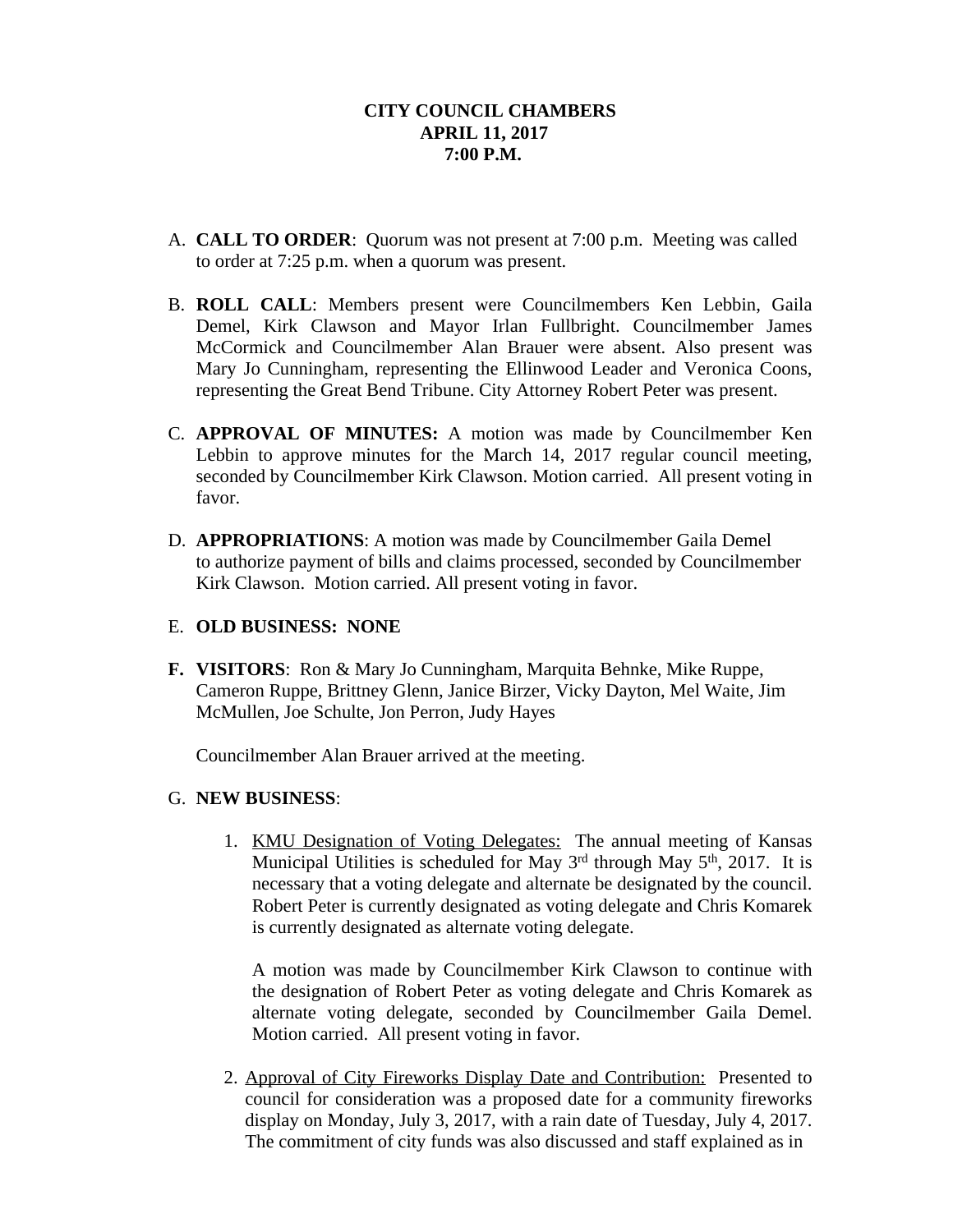the past, letters will be sent out to area businesses requesting donations for the event.

A motion was made by Councilmember Gaila Demel to approve the fireworks display on July 3, 2017, with a rain date of July 4, 2017 and approve a city contribution up to \$5,000 not including insurance, seconded by Councilmember Kirk Clawson. Motion carried. All present voting in favor.

3. Discussion of Drainage Ditch Right of Way at 801 E. Santa Fe: The property at 801 E. Santa Fe is owned by Cameron Ruppe. Mr Ruppe is considering placing a fence around his property. In order to do this and be able to back trailers into his building he needs additional room and would like to acquire part of the adjoining property that the city owns. Staff explained that along the east side of this property is the drainage ditch that drains over half of the city's storm water to the river. The city owns the property that the drainage ditch is on. Staff recommendation is to not sell any part of the city lot to Mr. Ruppe, but allow him usage of the lot. The city needs to maintain full access of the lot for mowing and any future ditch work that may need to be performed.

The consensus of the council is the City needs to maintain ownership of the property. A motion was made by Councilmember Ken Lebbin to direct legal counsel to draft a usage agreement between the City of Ellinwood and Cameron Ruppe, seconded by Councilmember Alan Brauer Motion carried. All present voting in favor.

4. Housing Opportunities Presentation: Vicky Dayton, Executive Director of Housing Opportunities, Inc. and Mel Waite, board member were present to provide information about the organization and future development possibilities within the City of Ellinwood.

Ms. Dayton explained various ways Housing Opportunities Inc. could assist the City of Ellinwood. They can write an infrastructure grant application which would assist the City in developing an area for housing. After an area has been determined for housing, they could write a \$25,000 grant for individual households for down payment and closing costs to build a new home with HOI for moderate housing. They can also assist the City with possible tax credits and senior housing needs. Ms. Dayton explained the grant submittal month for a moderate housing application is October and the submittal month for tax credits or senior housing application is February. Discussion ensued regarding possible locations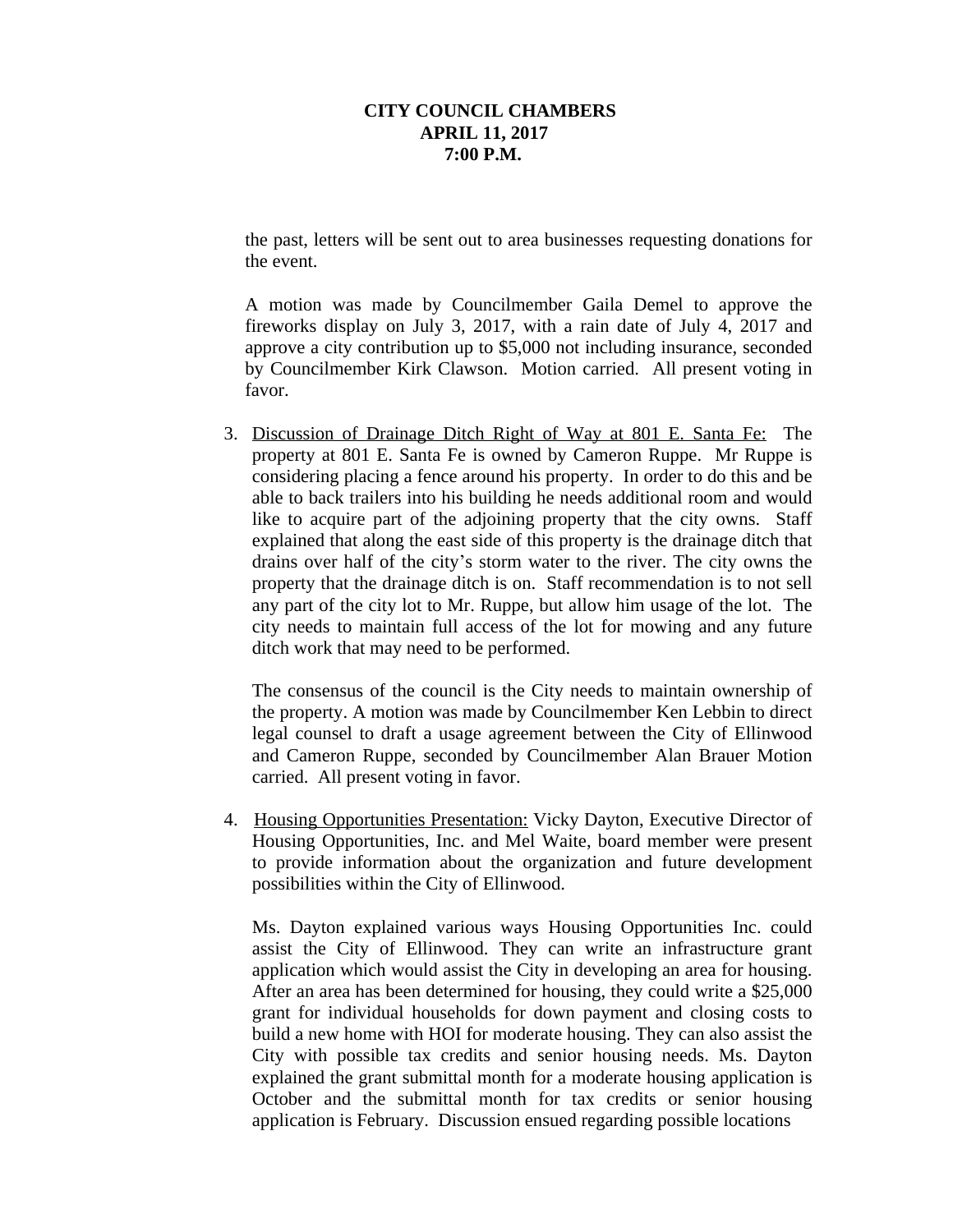for a housing development and the need for a community survey in regard to housing needs.

5. Executive Session: An executive session is requested for discussion of matters subject to attorney client privilege. A motion was made by Councilmember Alan Brauer to adjourn into executive session for fifteen (15) minutes for discussion of matters subject to attorney client privilege, with Robert Peter, city attorney, Chris Komarek, interim city administrator and Kim Schartz, city clerk present and that the council meeting will reconvene in the council chambers, seconded by Councilmember Kirk Clawson. Motion carried. All present voting in favor. The governing body recessed into executive session at 8:50 p.m.

Meeting reconvened at 9:05 p.m. No action taken. A motion was made by Councilmember Alan Brauer to adjourn into executive session for an additional twenty (20) minutes for discussion of matters subject to attorney client privilege, with Robert Peter, city attorney, Chris Komarek, interim city administrator and Kim Schartz, city clerk present and that the council meeting will reconvene in the council chambers, seconded by Councilmember Kirk Clawson. Motion carried. All present voting in favor. The governing body recessed into executive session at 9:05 p.m.

Meeting reconvened into regular session at 9:25 p.m. No action taken.

# H. **REPORTS**:

- 1. Municipal Court Report: Presented to Council was the Municipal Court Report for March, 2017.
- 2. Utilities Production Report: Presented to Council was the Utilities Production Report.
- 3. Staff Reports:
	- a) Staff reported several individuals will be attending various training and conferences to include a budget workshop, flood plain meeting, metering school and KMU conference
	- b) Staff has been contacted again in regard to maintenance at the Bandshell. Staff has noted the metal door needs replaced, and trim work around the windows needs to be done.